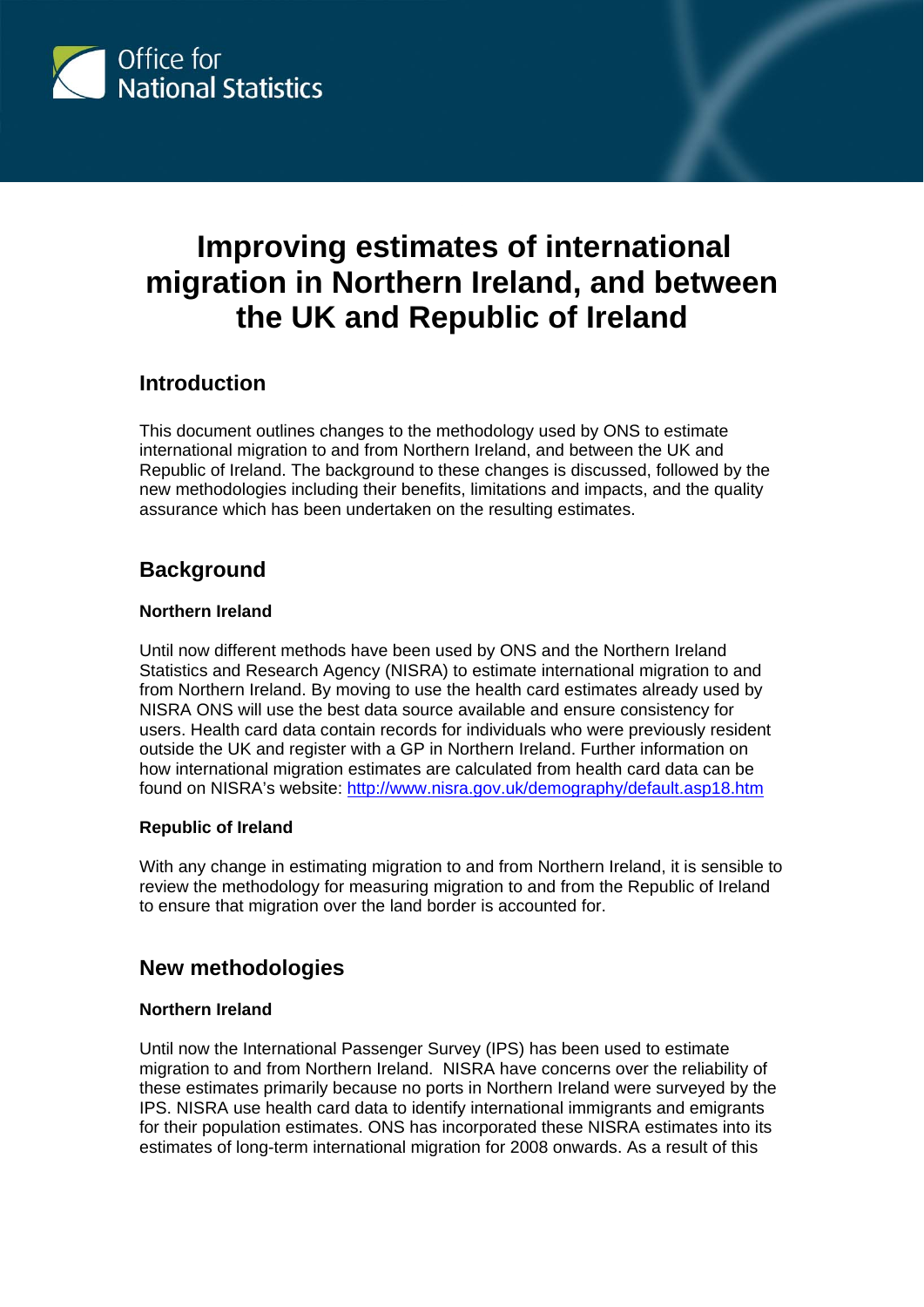change estimates of international migration to and from Northern Ireland will be the same as those produced by NISRA.

One of the main limitations with this method is that short-term migrants cannot be distinguished from long-term migrants in health card data so short-term migrants are likely to be included. As a result of this, the distributions of some variables differ from the distributions shown in the IPS. For example, the IPS records fewer migrants from A8 countries<sup>[1](#page-1-0)</sup> than from health card data. However the benefit of having the same estimate for the Northern Ireland component of UK long-term international migration estimates and in the Northern Ireland population estimates produced by NISRA is considered to outweigh these concerns.

#### **Republic of Ireland**

Historically ONS has used data from the Central Statistics Office (CSO) in Ireland to estimate migration flows between the UK and the Republic of Ireland. Their data were used because there were no routes between the two countries surveyed by the IPS. However, evidence suggests that the CSO estimates of flows from the Republic of Ireland to the UK were underestimated. Although IPS flows have not been used in the past, the data have in fact been captured on routes between the UK and Republic of Ireland since 1999. ONS has been monitoring these flows and comparing both sources of data and now considers the IPS to be the better source. As a result ONS will cease to use data from the CSO to measure international migration between the UK and Republic of Ireland from 2008, and start to use the IPS to measure these flows.

### **Impacts**

These changes have been implemented for 2008 onwards, and research shows that between 2001 and 2006, changing both methodologies together would have made an average increase of 10,000 immigrants to the UK per year, and an average decrease of 2,000 emigrants. This results in an increase of 12,000 in net migration. The annex provides a list of the tables published and their source data.

# **Quality assurance**

ONS has worked closely with colleagues in NISRA throughout the research of the methodology to estimate migration to and from Northern Ireland, to ensure that methods are robust. In addition, Methodology Directorate in ONS has quality assured both methods for release. In 2009 the IPS started to sample passengers migrating at Belfast International Airport and ONS intends to review both methodologies once data from Belfast are available for a full year.

# **Further information**

International migration estimates, and full details of this new methodology can be found at [http://www.statistics.gov.uk/StatBase/Product.asp?vlnk=507.](http://www.statistics.gov.uk/StatBase/Product.asp?vlnk=507)

<span id="page-1-0"></span>  $1$  These are the eight Central and Eastern European countries that acceded to the EU on 1 May 2004 (Czech Republic, Estonia, Hungary, Latvia, Lithuania, Poland, Slovakia and Slovenia)